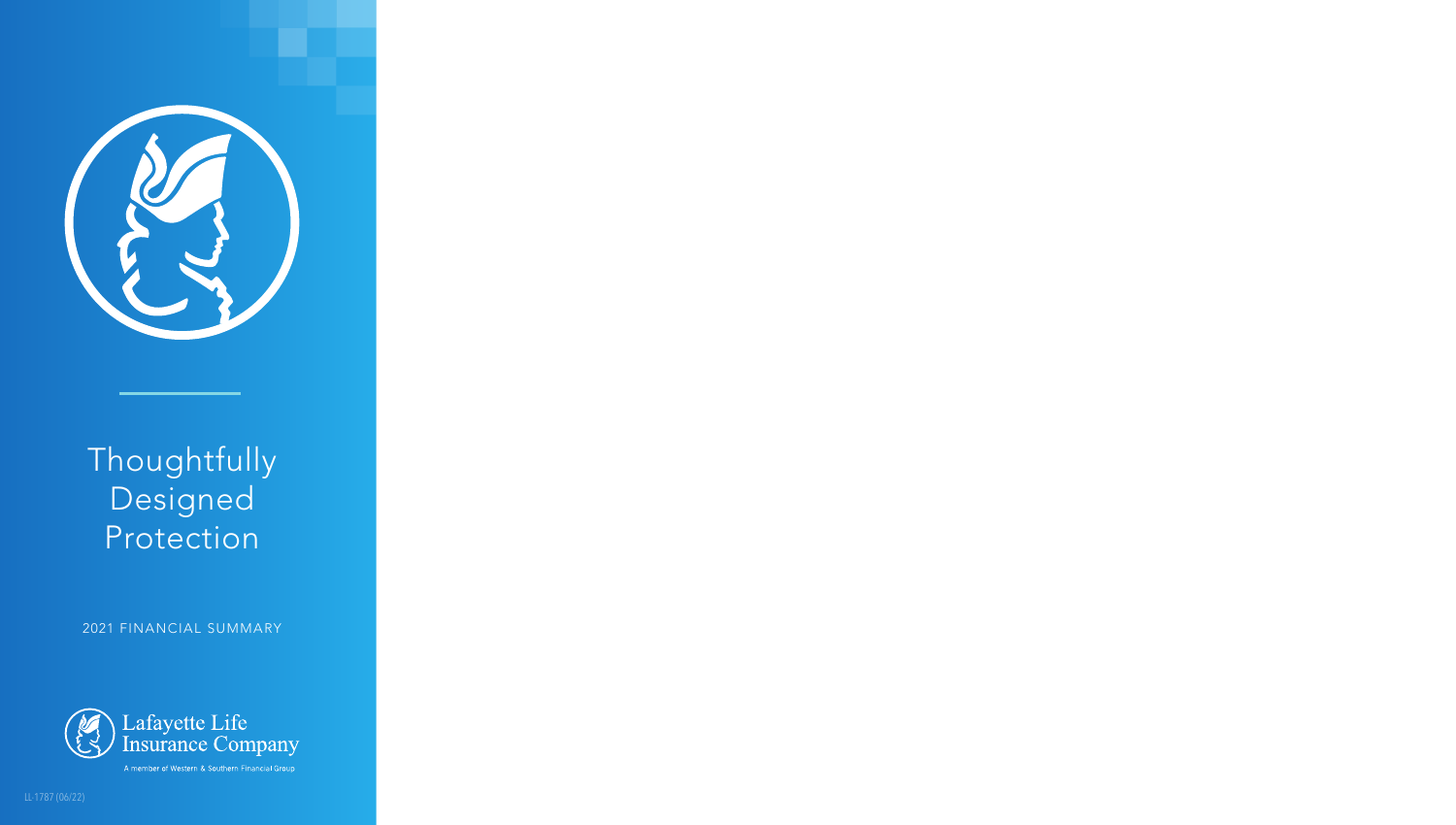# Thoughtfully Designed Protection

### The President's Message



John H. Bultema III President and Chief Executive Officer *The Lafayette Life Insurance Company*

Over the course of 2021, The Lafayette Life Insurance Company worked to equip its independent producers with whole life insurance, annuity, retirement and business-planning solutions to help serve the needs of individuals and businesses. All of this is delivered through the efforts of an expanding distribution base composed of more than 9,200 appointed independent producers. The insurance solutions are thoughtfully designed by Lafayette Life to continue to help protect the future well-being of policyowners and their families.

Results achieved by year-end 2021 demonstrated increasing success. Lafayette Life's GAAP operating income from our life and annuity business reached an all-time high of \$67.6 million. That total represents an increase of more than 10% over 2020 and marked the seventh consecutive year of record operating gain. New life insurance sales grew by 20% for the third consecutive year.

In keeping with the company's tradition of paying dividends on its whole life products—one dating to its 1905 origin—it expensed record dividends of \$79.3 million to eligible policyholders in 2021.\*

Further validation of Lafayette Life's financial strength and stability came early in 2021 as its Comdex ranking increased to 96. That ranking, a composite of all the ratings received from major rating agencies, is the company's best ever.

To help producers better serve customers, Lafayette Life continued to expand and enhance its presence in retirement services. For over three decades, the company has worked to support the growing pension and planning needs of small businesses with employer-sponsored retirement plans and business planning strategies.

Producers value the advantages of partnering with Lafayette Life as a convenient, single resource for plan design, document services, administrative services, funding options and distribution planning.

Lafayette Life's mission since its founding has been to maintain itself as a financially sound, quality-driven, growth-oriented company. Today, it remains dedicated to delivering

\* Dividends not guaranteed and may change at any time. Dividend expenses are reported on a statutory basis.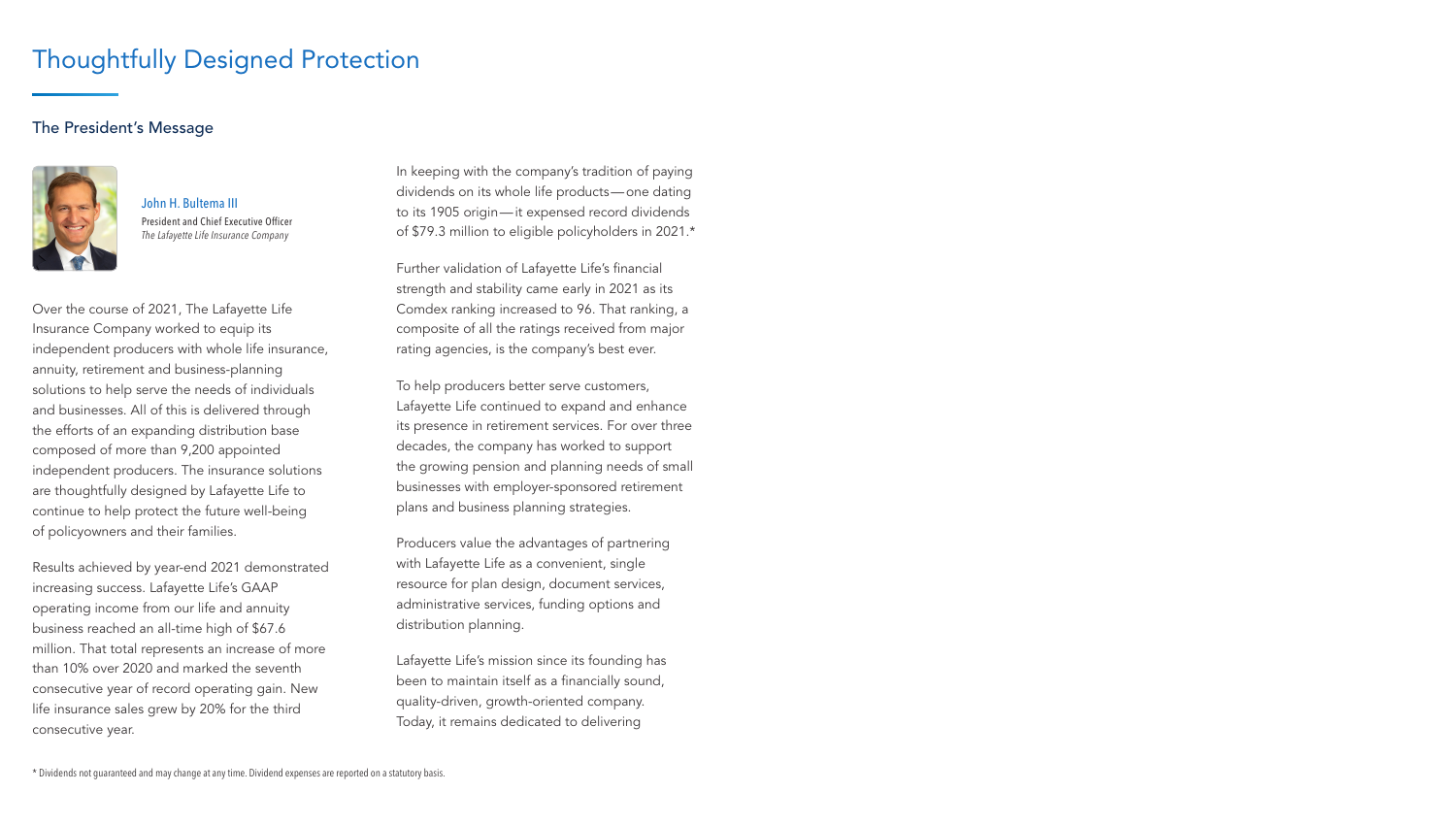products that demonstrate value and performance in providing life insurance protections and small business solutions.

B. Puten R

#### Life Portfolio: Mission Accomplished

Federal legislation enacted Dec. 27, 2020, started a 12-month clock ticking for redesign and reinstallation of Lafayette Life's entire life insurance product portfolio. Teams called into action were Project Management, Product Management, Law, Compliance, Actuarial, Sales, Marketing, Information Technology and Insurance Operations.

The team delivered the products to market on Oct. 23, putting Lafayette Life among the first insurers to introduce an updated portfolio. The accelerated completion supported a successful transition process and provided a competitive advantage. The benefit of this effort will be realized in 2022, but based on customer and producer reception, sales appear poised to surpass 2021's strong results.

### Lafayette Life Board of Directors

John F. Barrett Chairman, President and CEO, Western & Southern Financial Group

John H. Bultema III President and CEO, The Lafayette Life Insurance Company; President and CEO, Columbus Life Insurance Company

Jill T. McGruder Senior Vice President and Enterprise Chief Marketing Officer, Western & Southern Financial Group

#### Jonathan D. Niemeyer

Senior Vice President, Chief Administrative Officer and General Counsel, Western & Southern Financial Group

### Lafayette Life Senior Management

John H. Bultema III President and Chief Executive Officer

Lawrence R. Silverstein Senior Vice President and Senior Distribution Officer

James H. Acton Jr. Vice President and Chief Financial Officer

Daniel E. Haneline Vice President, Independent and Enterprise Product Officer

Warner Off Vice President, Retirement Services

Johan Sund Vice President, Sales

Max Hackmann Sales and Marketing Program Manager

Have a question? Need to contact us? Visit our website or call our home office toll-free at 800.243.6631. Lafayette Life is an Equal Opportunity Employer.



A member of Western & Southern Financial Group

The Lafayette Life Insurance Company 400 Broadway • Cincinnati, OH 45202-3341 www.llic.com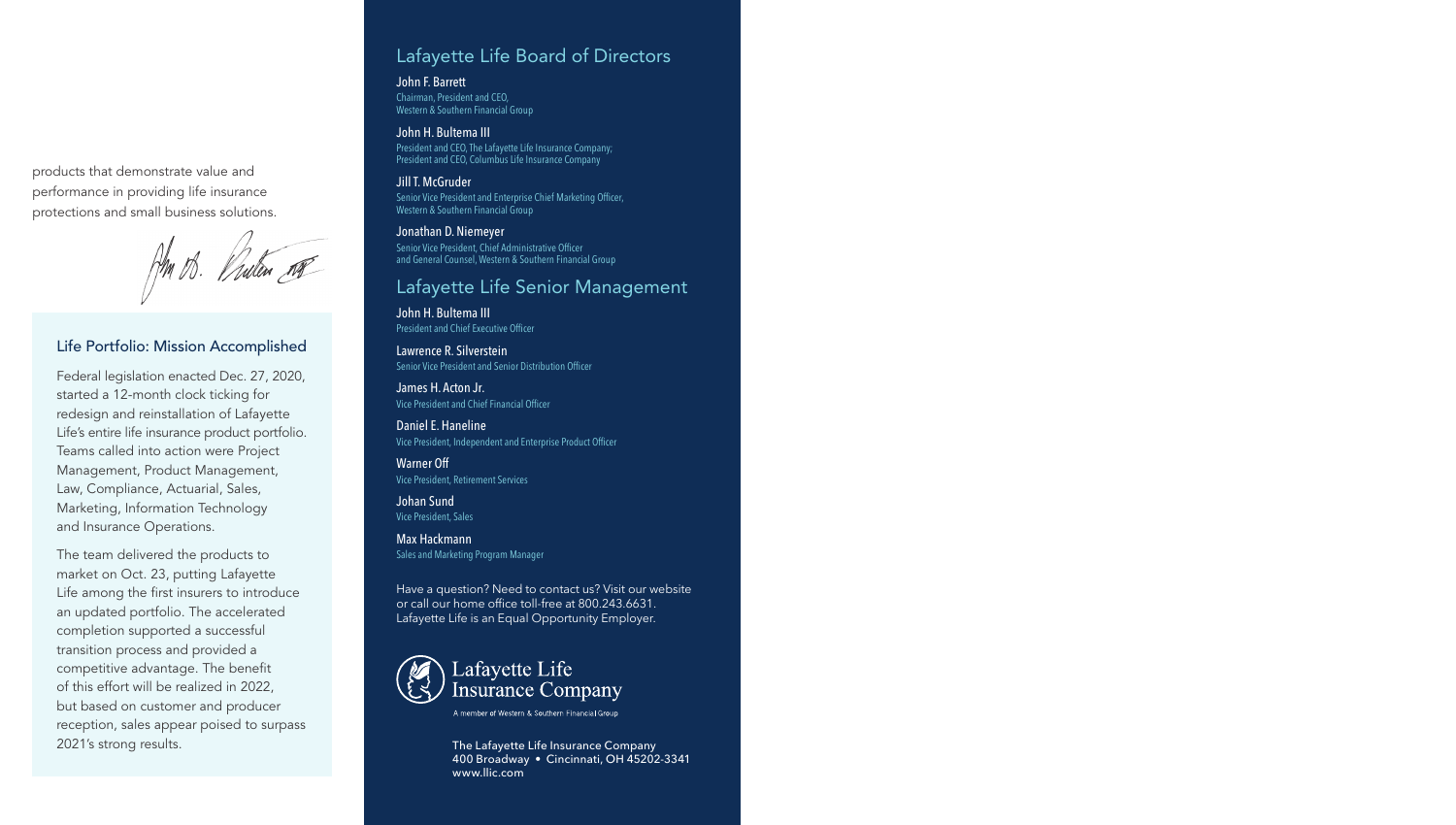# The Lafayette Life Insurance Company Mestern & Southern Financial Group

### Consolidated and Condensed GAAP Balance Sheet

\$ Thousands | December 31, 2021 **Accotc** 

| ASSEIS                            |             |
|-----------------------------------|-------------|
| Debt securities                   | \$4,421,786 |
| <b>Equity securities</b>          | 172,761     |
| Other invested assets             | 1,893,107   |
| Total invested assets             | 6,487,654   |
| Other assets                      | 320,764     |
| Total assets                      | \$6,808,418 |
| Liabilities and equity            |             |
| Future policy benefits and claims | \$5,610,124 |
| Other liabilities                 | 237,057     |
| <b>Total liabilities</b>          | 5,847,181   |
| Total equity                      | 961,237     |
| Total liabilities and equity      | \$6,808,418 |
|                                   |             |

#### Consolidated and Condensed GAAP Income Statement

\$ Thousands | Year ended December 31, 2021

#### Revenue

| Insurance premiums and product charges     | \$<br>546,891 |
|--------------------------------------------|---------------|
| Net investment income                      | 251,018       |
| Net realized investment gains              | 10,136        |
| Commissions, fees and other income         | 174           |
| Total revenue                              | 808,219       |
| <b>Benefits and expenses</b>               |               |
| Policyholder benefits, interest credited   |               |
| and dividends to policyholders             | 619,498       |
| Other operating expenses                   | 126,988       |
| Total benefits and expenses                | 746,486       |
| Income before income tax expense (benefit) | 61,733        |
| Income tax expense                         | (8, 562)      |
| Net income                                 | \$<br>70,295  |
|                                            |               |

#### Consolidated and Condensed GAAP Balance Sheet

| \$Thousands   December 31, 2021          |              |
|------------------------------------------|--------------|
| <b>Assets</b>                            |              |
| Debt securities                          | \$41,700,175 |
| <b>Equity securities</b>                 | 3,439,994    |
| Other invested assets                    | 14,669,564   |
| Other general account assets             | 4,230,310    |
| Assets held in separate accounts         | 2,822,399    |
| Total assets                             | \$66,862,442 |
| Liabilities and equity                   |              |
| Future policy benefits and claims        | \$45,412,568 |
| Notes payable                            | 1,480,584    |
| Other general account liabilities        | 4,072,486    |
| Liabilities related to separate accounts | 2,822,399    |
| <b>Total liabilities</b>                 | 53,788,037   |
| Total equity                             | 13,074,405   |
| Total liabilities and equity             | \$66,862,442 |

# Lafayette Life 2021 Financial Highlights\*\*